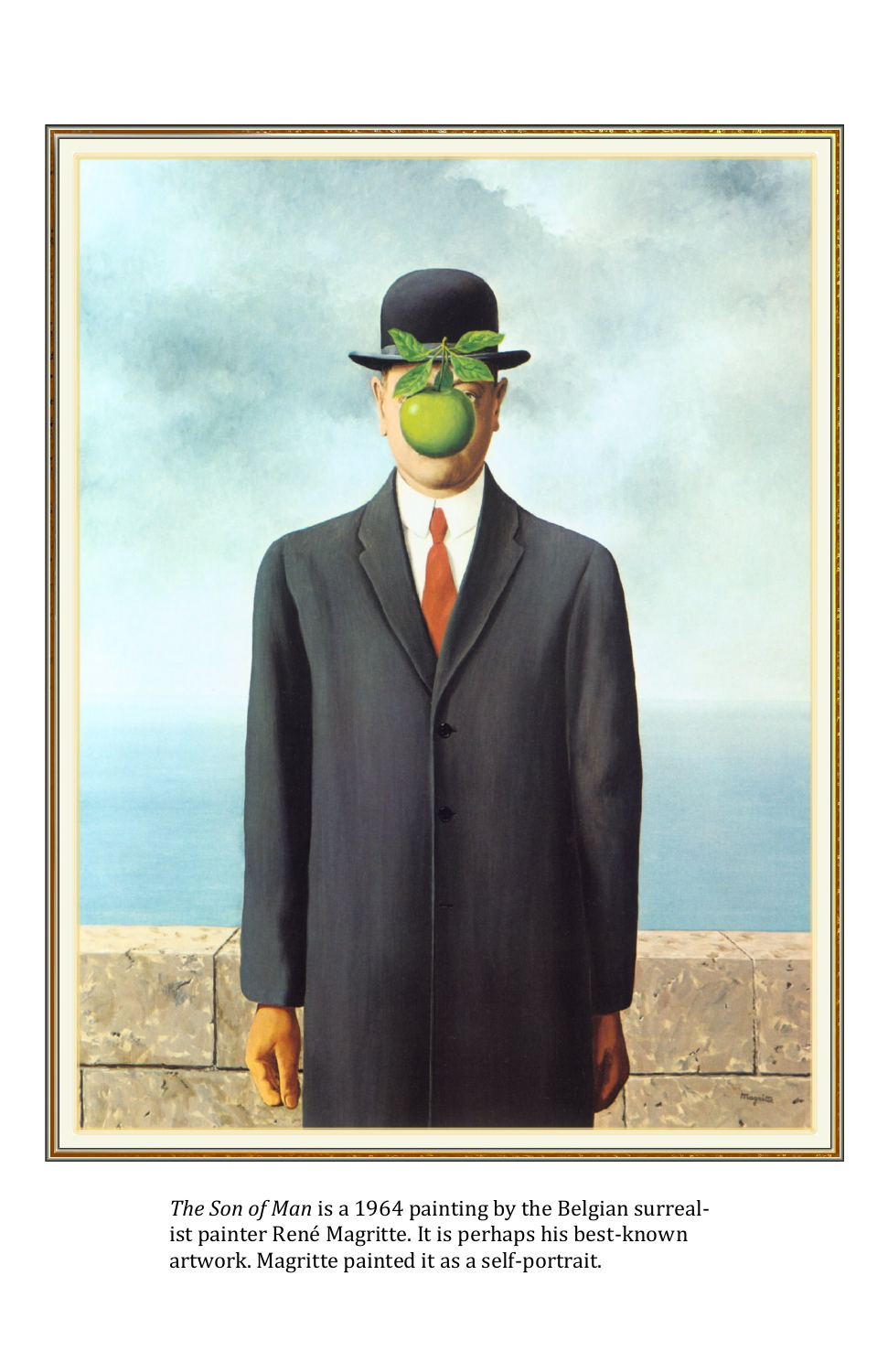

# Mennonite Church

May 15, 2022 10:30 AM

Prelude Welcome! Peace Prayer Call to Worship

Leader: My own eyes have seen the salvation which you have prepared in the sight of every people: a light to reveal you to the nations.

The grace of God has appeared, bringing salvation to all. The light and peace of Jesus Christ be with us.

> **ALL: Glory to the Father, and to the Son, and to the Holy Spirit: as it was in the beginning, is now, and will be forever. Amen.**

Prayer

*Arise, Your Light Is Come!* VT 273 Isaiah 2:2-4 Thanksgiving

My mouth is filled with your praise, O God, and with your glory all day long. (free prayers of thanksgiving; pass the microphone) Lord, your steadfast love never ceases, your mercies never come to an end. Amen.

Prayer for our Offerings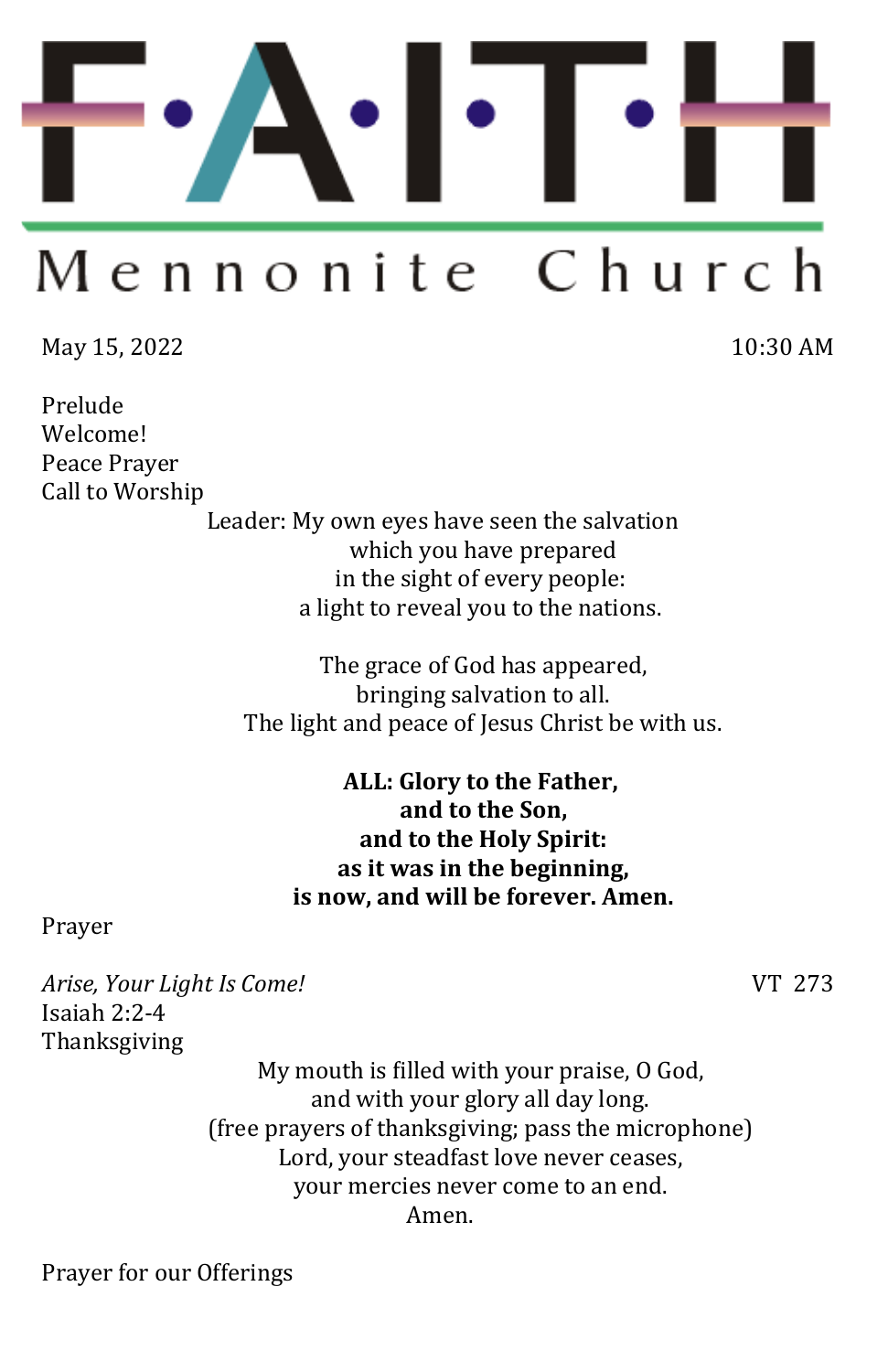Confession

If we confess our sins, O God, you are faithful and just and will forgive us our sins, and you will cleanse us from all unrighteousness. (silence) When we walk in the light as you are in the light, we have fellowship with one another, and the blood of Jesus cleanses us from all sin. Amen. *O God, Our Refuge* VT 434 Children's Time Daniel 7:8-10; 13-14 *We Are Often Tossed and Driven* VT 311 Revelation 1 *The Church in Asia Minor gets a new letter from John of Patmos* Rev. Kristine Regehr Musical Reflection: Please sign the friendship sheets.

Transition Moment *Now Thank We All Our God (Vs 3 Alternate Verse)* VT 114

Blessing Postlude\*

#### **WORSHIP PARTICIPANTS**

| Worship LeaderWilma Loganbill |
|-------------------------------|
|                               |
| Accompanists Tammy Plank      |

| Sanctuary Prep Jane Schmidt             |  |
|-----------------------------------------|--|
| Broadcasting MeleLani Llanes            |  |
|                                         |  |
|                                         |  |
| UshersChuck Schmidt & Merrill Unruh     |  |
| Greeters Becky Allison & Kathryn Penner |  |



*We invite you to join us immediately following this morning's service for our Potluck Meal in the Fellowship Hall. There is always room for more at our table!*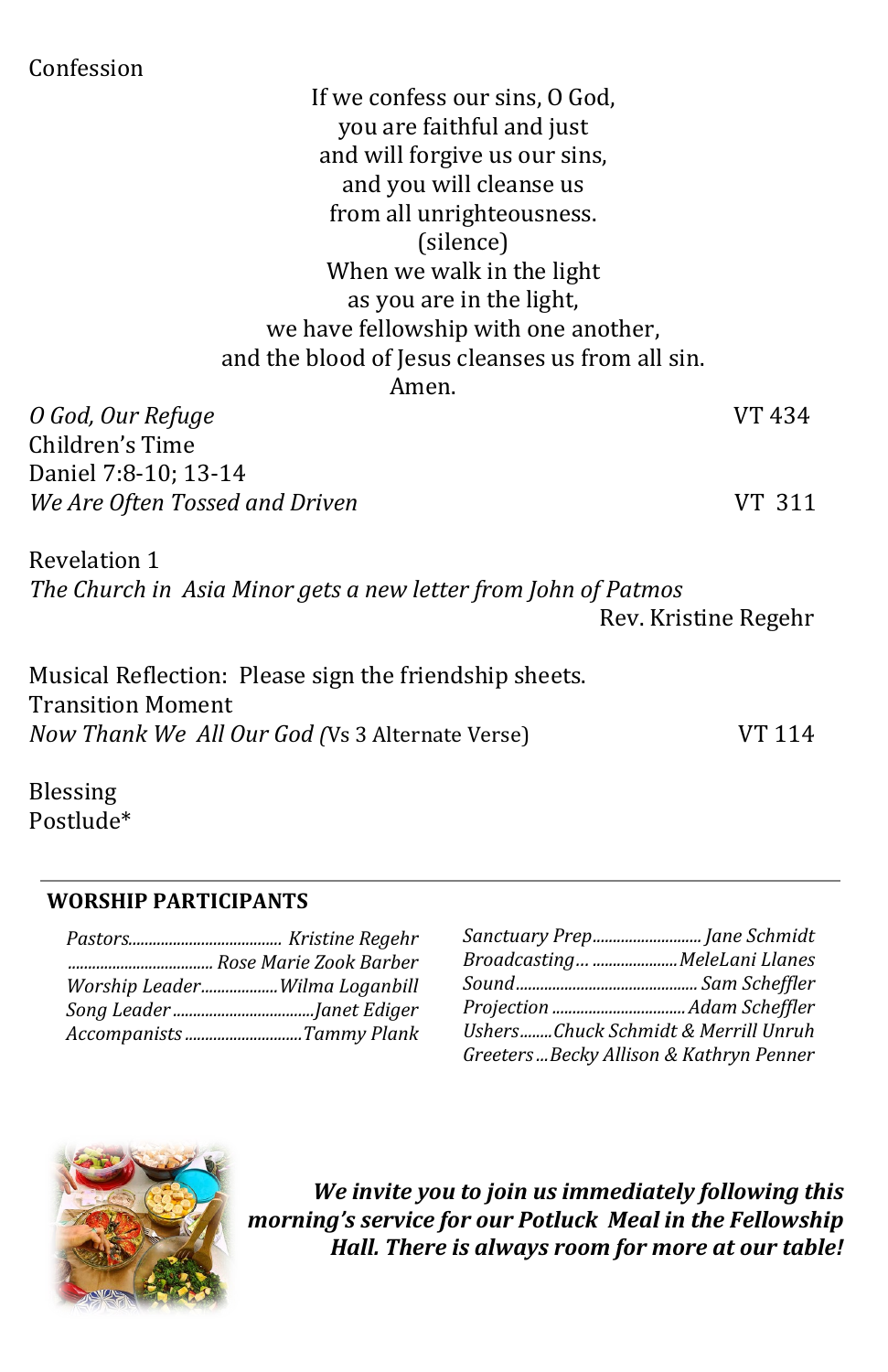## *FAITH FAMILY NEWS*

**ON MAY 19, 2022** @ 7:00 PM Caleb Garber and Ethan Neufeld will be giving a joint Senior Cello Recital! The event will be at Shalom Mennonite Church—800 East First Street, here in Newton. All are welcome!

**AS THE MC USA Special Delegate Assembly** approaches, let us be in prayer that the right decisions are made. Faith Mennonites delegates are Tammy Plank and Shari Scheffler. Pastor Kristine will be there as an observer.

**VACATION BIBLE SCHOOL** will be May 31-June 3 from 5:30-7:30pm at First Mennonite Church (429 E 1st St) & June 5 Worship at 10:00am (Athletic Park). VBS is for those in Preschool through 5th grade (with Sunday worship for ALL AGES!) Each weeknight we will start with supper for all participants (children and volunteers). VBS is a joint venture of Bethel College Mennonite Church, Faith Mennonite Church, First Mennonite Church, Iglesia Menonita Casa Betania, New Creation Fellowship Church, and Shalom Mennonite Church.



Please use the QR code to follow it to the sign up page for VBS. PLEASE have your registration in by **May 25, 2022.** You can also bring friends and relatives! Please wear masks to be mindful of the youngest children who will be there and cannot yet get a COVID vaccine.

**THERE IS AN UPDATE** from Mary Raber, retired missionary, on the Mission Circle Bulletin Board. This is located by the stairs to the old Education Wing. She shares what is going on in Ukraine and what she is doing in retirement

**THE WORSHIP AND SUNDAY SCHOOL SERIES** *God's Story, God's Song* starts for our congregation on June 12th. Either in your email or mailed to your home is an introduction, schedule for the summer, and descriptions of the themes on June 12th and 19th. If ideas for other ways to engage the material occur to you, we encourage you to pursue them! GSGS calls them "household projects" but we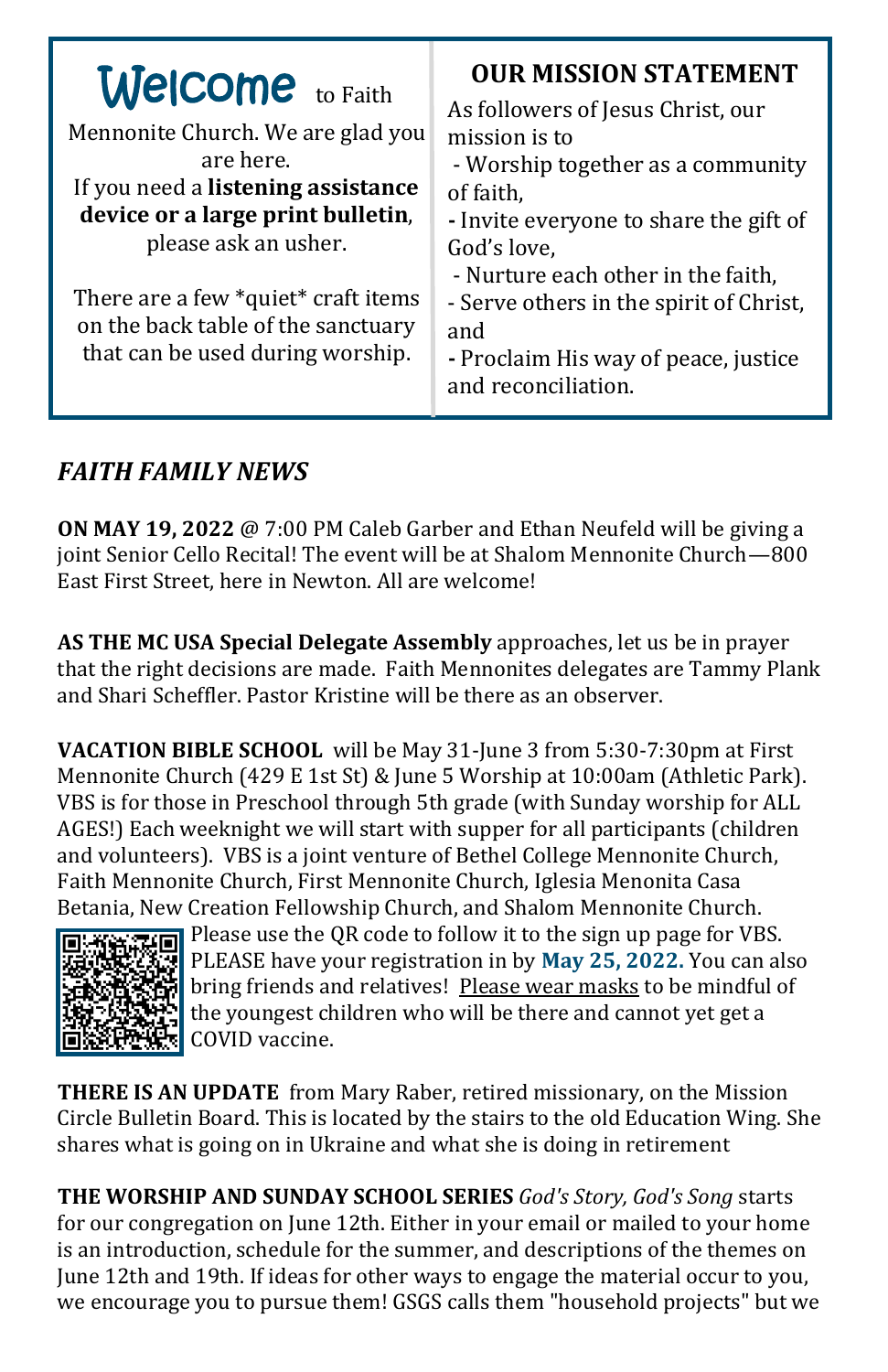could do such things in short-term affinity groups as well. If you would desire a printed copy, please ask Kathy in the office for one.

**SAVE THE DATE:** Let's talk church retreat in August! The date for the annual church retreat is August 13&14! **Note that this is not the usual 3rd weekend of August!!** More information will come in July! - Sharri Scheffler

## *OTHER AREA ITEMS*

**KANSAS MENNONITE RELIEF SALE ANNUAL MEETING** will be held at Hesston Mennonite on Thursday, May 19. The meal will be at 6:00 with the meeting starting after the meal. The cost is \$15.00 per plate. The meal is being catered and RSVPs are REQUIRED. If you submit a Reservation, payment will be expected whether you attend or not. The deadline for RSVPs is Monday, May 16, 6:00 pm. NO late RSVPs will be accepted. Please RSVP for the meal to Barb Reeves either by email ([bj.reeves@live.com\)](mailto:bj.reeves@live.com), phone or text (620-543-6863) by May 16, 6:00 pm. If you are only attending the meeting, RSVP is not needed. Barb BJ Reeves, KMRS Secretary

**EVERENCE®** This June, Everence will hold Medicare and Social Security workshops at its office in North Newton. The retirement income workshop (Tuesday, June 7 at 6:30 p.m.) will cover, Social Security strategies including when to begin taking benefits, strategies to help your income last throughout retirement, and risks that can impact your retirement savings. The in-person workshops will be held at the Everence office: 3179 N. Main St. Suite 1B, North Newton. Those interested in attending should contact the Everence office at 316-283-3800, 877-467-7294 or entral.kansas@everence.com.

**PRAY FOR GOD'S WISDOM AND GUIDANCE** for the WDC Annual Assembly planning team, as they prepare for our conference gathering July 29-31 at Camp Copass in Texas.

**WDC ANNUAL ASSEMBLY VAN DRIVERS NEEDED**—Do you have experience driving 15-passenger vans or a large RVs? Would you be willing to drive one of the 15-passenger vans to Denton, TX July 29-31, 2022 for Annual Assembly? Do you know someone who does? Please email Kathy @ kathynd@mennowdc.org or call 316-283-6300 for more information.

**SUNDAY, MAY 22—**Sunday-Afternoon-at-the-Museum program**,** Dave Kreider, "Collecting for College and Community: Past, Present and Future," 3 p.m., Kauffman Museum auditorium.

**GARDENING FOR GOOD:** Creation care tips for your backyard and stories from Bolivia, May 26 at 7 pm CDT, 6 pm MDT. In this virtual visit, we'll explore what it looks like to care for the planet––from our own backyards to remote Bolivian communities. Join us to learn gardening and conservation tips in your own garden, then travel south to hear incredible stories from MCC's projects in Bolivia. [Learn more and register at mcc.org/virtual](https://mcc.org/mcc-virtual-visits)-visits.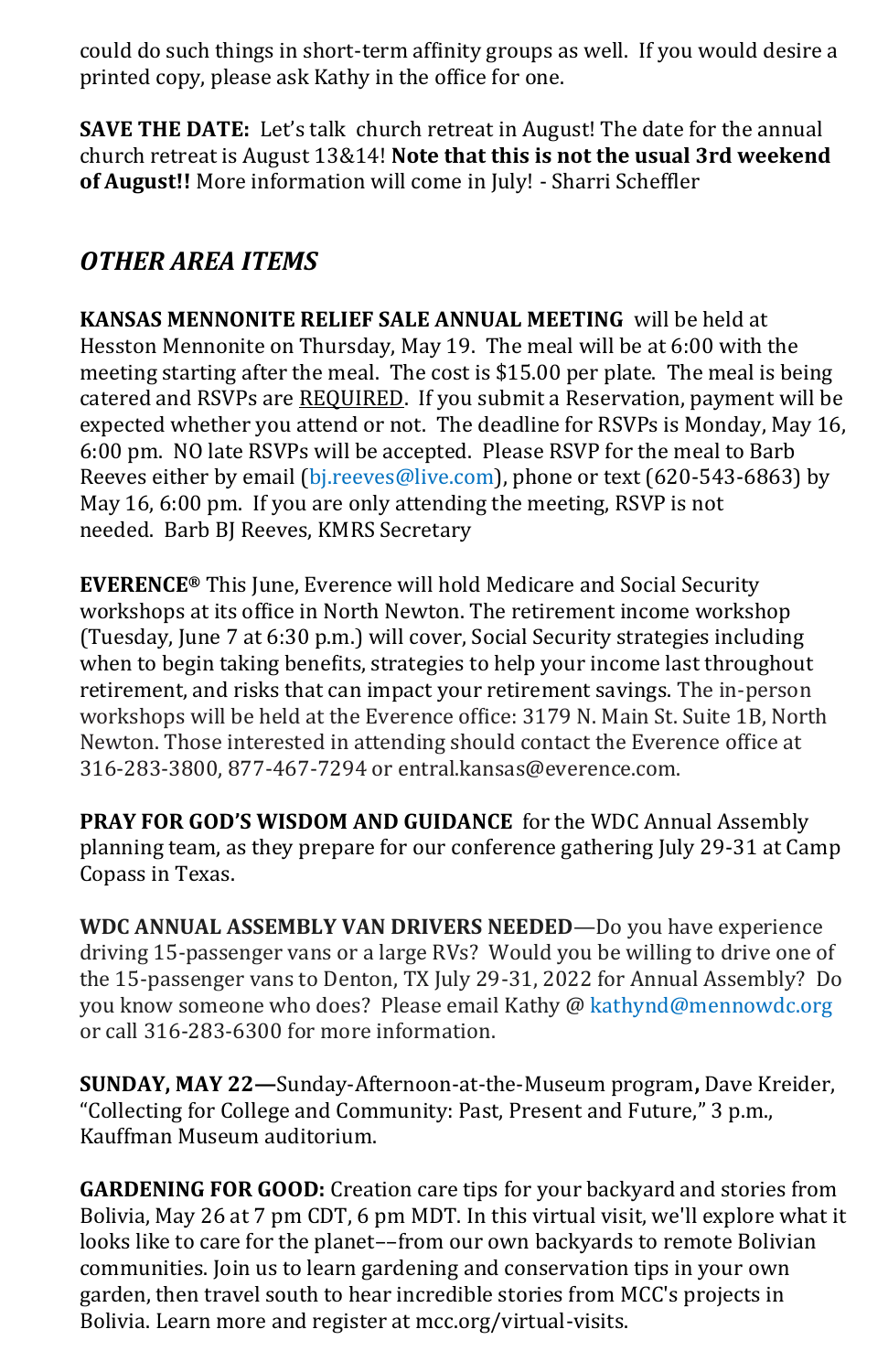#### **Daniel 7:8-10,13-14**

I was considering the horns, when another horn appeared, a little one coming up among them; to make room for it, three of the earlier horns were plucked up by the roots. There were eyes like human eyes in this horn, and a mouth speaking arrogantly.

As I watched, thrones were set in place, and an Ancient One took his throne, his clothing was white as snow, **and the hair of his head like pure wool;**  his throne was fiery flames, and its wheels were burning fire. A stream of fire issued and flowed out from his presence. A thousand thousands served him, and ten thousand times ten thousand stood attending him. The court sat in judgment, and the books were opened.

As I watched in the night visions, I saw one like a human being, the **Son of Man**, coming with the clouds of heaven. And he came to the Ancient One and was presented before him. To him was given dominion and glory and kingship, that all peoples, nations, and languages should serve him. His dominion is an everlasting dominion that shall not pass away, and his kingship is one that shall never be destroyed.

> **What is your vision of the "Son of Man"? Draw your image below.**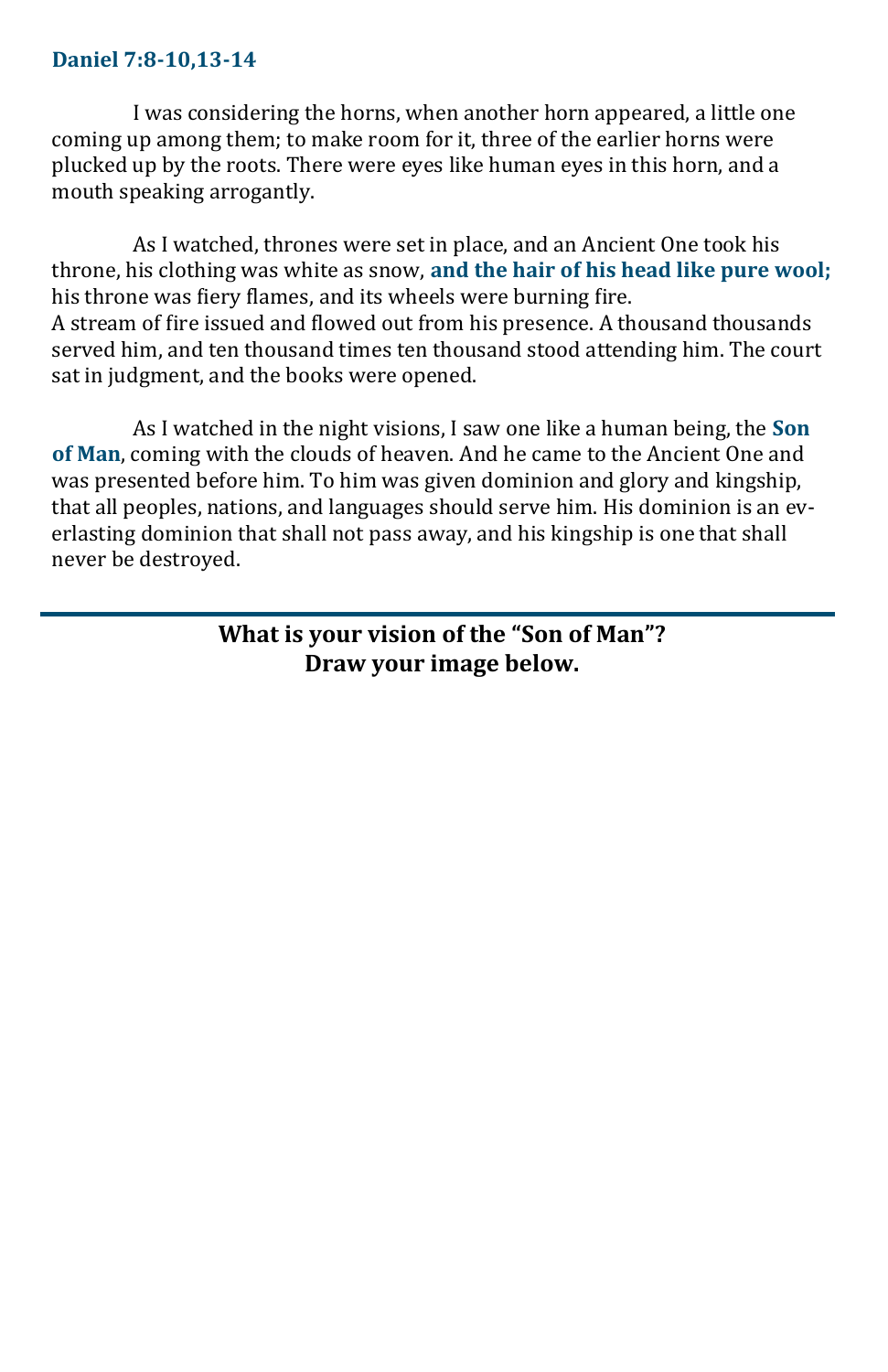#### **Revelation 1:**

The revelation of Jesus Christ, which God gave him to show his servants what must soon take place; he made it known by sending his angel to his servant John, who testified to the word of God and to the testimony of Jesus Christ, even to all that he saw.

Blessed is the one who reads aloud the words of the prophecy, and blessed are those who hear and who keep what is written in it; for the time is near.

John to the seven churches that are in Asia: Grace to you and peace from him who is and who was and who is to come, and from the seven spirits who are before his throne, and from Jesus Christ, the faithful witness, the firstborn of the dead, and the ruler of the kings of the earth. To him who loves us and freed us from our sins by his blood, and made us to be a kingdom, priests serving his God and Father, to him be glory and dominion forever and ever. Amen.

> Look! He is coming with the clouds; every eye will see him, even those who pierced him; and on his account all the tribes of the earth will wail. So it is to be. Amen.

"I am the Alpha and the Omega," says the Lord God, who is and who was and who is to come, the Almighty.

I, John, your brother who share with you in Jesus the persecution and the kingdom and the patient endurance, was on the island called Patmos because of the word of God and the testimony of Jesus. I was in the spirit on the Lord's day, and I heard behind me a loud voice like a trumpet saying, "Write in a book what you see and send it to the seven churches, to Ephesus, to Smyrna, to Pergamum, to Thyatira, to Sardis, to Philadelphia, and to Laodicea."

Then I turned to see whose voice it was that spoke to me, and on turning I saw seven golden lampstands, and in the midst of the lampstands I saw one like the **Son of Man**, clothed with a long robe and with a golden sash across his chest. **His head and his hair were white as white wool, white as snow**; his eyes were like a flame of fire, his feet were like burnished bronze, refined as in a furnace, and his voice was like the sound of many waters. In his right hand he held seven stars, and from his mouth came a sharp, two-edged sword, and his face was like the sun shining with full force.

When I saw him, I fell at his feet as though dead. But he placed his right hand on me, saying, "Do not be afraid; I am the first and the last, and the living one. I was dead, and see, I am alive forever and ever; and I have the keys of Death and of Hades. Now write what you have seen, what is, and what is to take place after this. As for the mystery of the seven stars that you saw in my right hand, and the seven golden lampstands: the seven stars are the angels of the seven churches, and the seven lampstands are the seven churches."